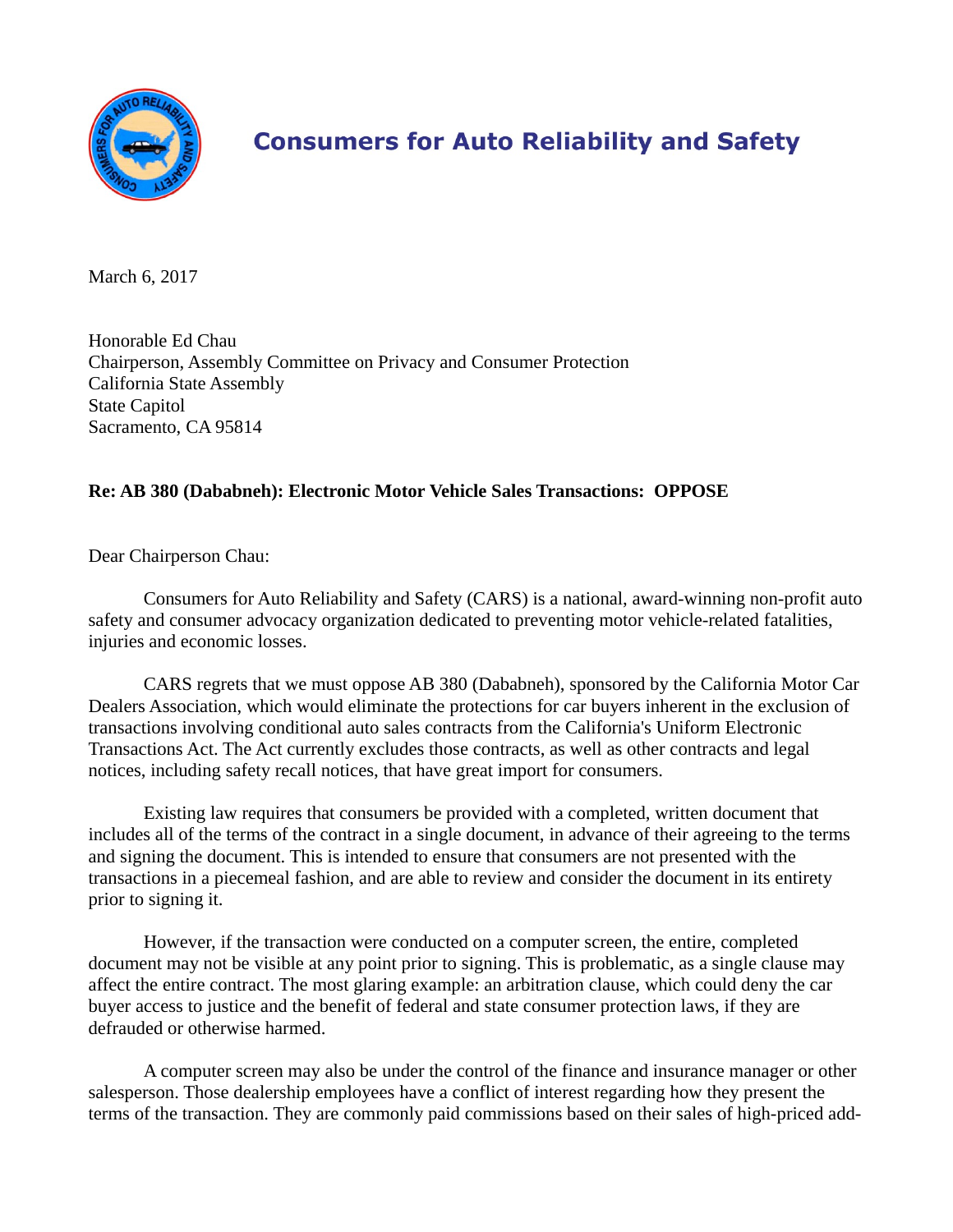ons with little or no real value, the numbers of sales, and the amount of profits they extract from car buyers. Many F & I managers are paid over \$200,000 or \$300,000 a year in base pay plus commissions and bonuses.

There are a number of additional factors to consider that raise concerns. Among them:

- For most Californians, motor vehicles are the single-most expensive product they purchase, unless they are a homeowner, and in that instance, motor vehicles are generally the second-most expensive product. They represent an enormous, high-stakes commitment that can have lasting repercussions impacting the health, safety, and economic viability of car buyers, their families, and their communities.
- Auto sales transactions are complicated and complex, and usually involve several transactions, negotiations, and numerous decisions, so car buyers should not be rushed, and they should be allowed to review the completed contract, in its entirety, before entering into any agreement.
- Car dealers are the #1 most-complained-about businesses, based on consumer complaints to the Better Business Bureau.
- Auto sales and service complaints perennially top the charts among consumer complaints to state and local consumer protection agencies, and rank among the "Top Ten" in complaints to the Federal Trade Commission.
- New and used car dealers in California have a history of engaging in dangerous, deceptive and fraudulent practices that have been the subject of headlines worldwide, Congressional hearings and public enforcement actions, such as: forgery, switching car buyers from purchases to leases without their knowledge or consent, selling "used" cars as "new" cars, "yo-yo" financing, discriminatory lending, "loan packing" of overpriced items of little or no real value, "swallowing" traded-in vehicles, illegal price gouging, failing to provide filled-in Spanishlanguage (or other required language) copies of contracts, and knowingly loaning or selling vehicles with lethal safety defects, causing fatalities and injuries.
- Identity theft continues to be a serious problem at auto dealerships

Unfortunately, an unintended consequence of AB 380 would be the increased cost and difficulty in protecting the public from a number of those practices, as it would require the victims and law enforcement officials to be able to obtain access to internal, computerized records, which may be available only pursuant to a court order. It may take a high-priced computer expert to decipher the software and ascertain whether the document reflects what was agreed upon – if that is possible, at all.

For example, in *Carl Stone et al. v. Raceway Ford,* the plaintiffs found, and were able to prove, based on paper contracts, that the dealer had repeatedly charged an illegal "smog check" fee for diesel cars that are not subject to the smog check program. When confronted with the evidence, the dealer admitted that the charges were not allowed and offered to refund the charges, blaming them on a computer glitch.

However, the Appellate Court in that case ruled that California car dealers should be permitted to charge any amount they wish, provided the amount is "disclosed" on the contract. This is a recipe for